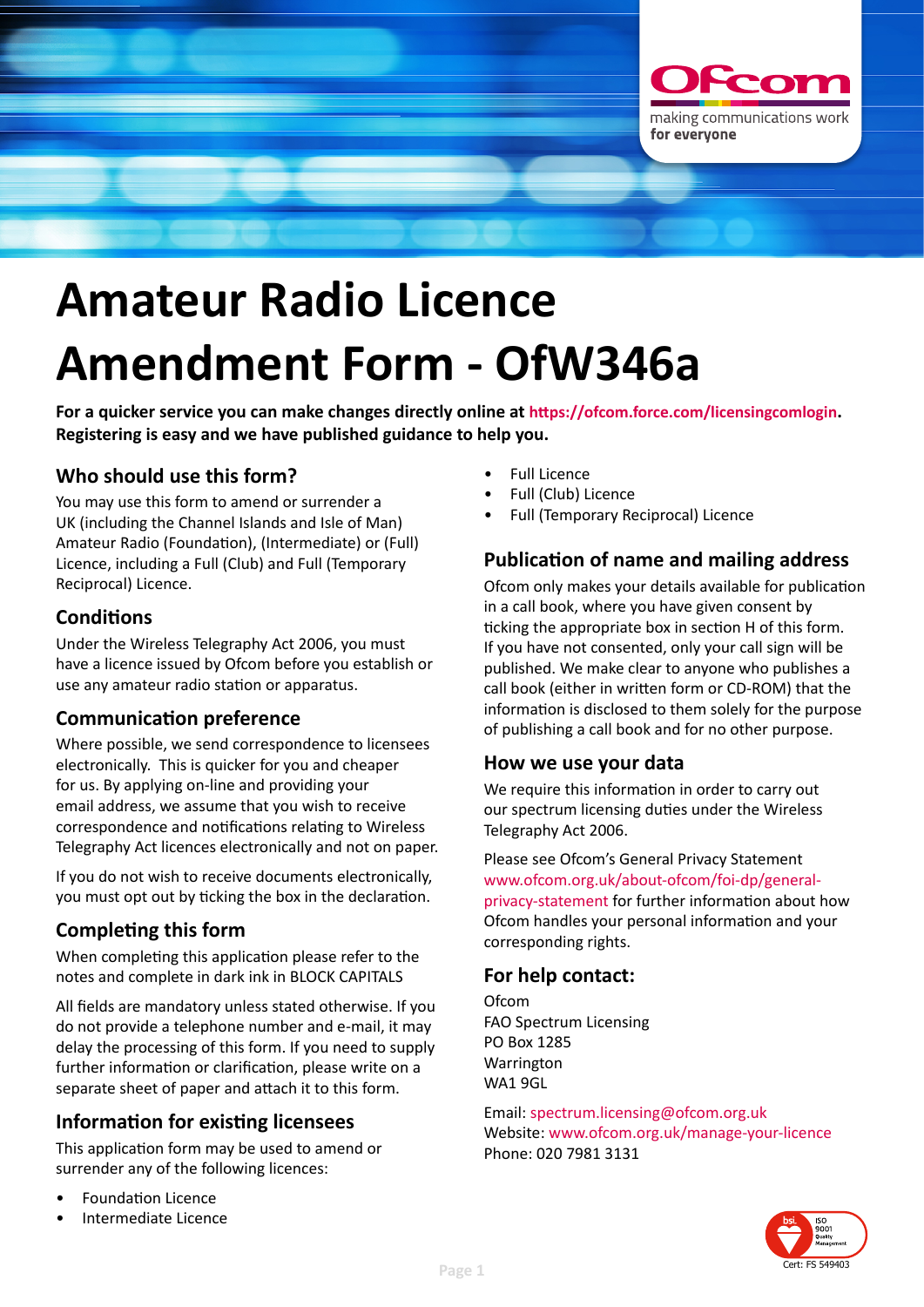#### **A. Licensee details**

| Title of licensee (optional) (eg. Mr, Ms, Dr, Other) |  |  |  |
|------------------------------------------------------|--|--|--|
| Customer reference number                            |  |  |  |
| <b>First name</b>                                    |  |  |  |
| <b>Middle name</b> (optional)                        |  |  |  |
| Last name                                            |  |  |  |

#### **B. Amendment/surrender of existing licence(s)**

|                   | <b>Call Sign</b> | Amending<br>licence details | Surrendering<br>licence |                                        |
|-------------------|------------------|-----------------------------|-------------------------|----------------------------------------|
| <b>Foundation</b> |                  |                             |                         |                                        |
| Intermediate      |                  |                             | or                      | (Tick only one box<br>in any rows that |
| Full              |                  |                             |                         | are applicable)                        |
| Full (Club)       |                  |                             |                         |                                        |

**Warning: You must ensure that the correct box(es) have been ticked. For example, we will not confirm with the licensee before revoking a licence if you have ticked the 'surrender' boxes.** 

**If you have ticked the amendment box(es) go to Section C, otherwise go to Section D**

# **C. Change of licence details**

#### **C1. Change of licensee name**

| Title of licensee (optional) (eg. Mr, Ms, Dr, Other)                       |  |  |  |
|----------------------------------------------------------------------------|--|--|--|
| First name                                                                 |  |  |  |
| <b>Middle name</b> (optional)                                              |  |  |  |
| Last name                                                                  |  |  |  |
| Please note: a change of name must be accompanied by documentary evidence. |  |  |  |

**Tick to confirm that you have enclosed a copy of your change of name documentation (eg marriage certificate or deed poll). Do not send originals.** 

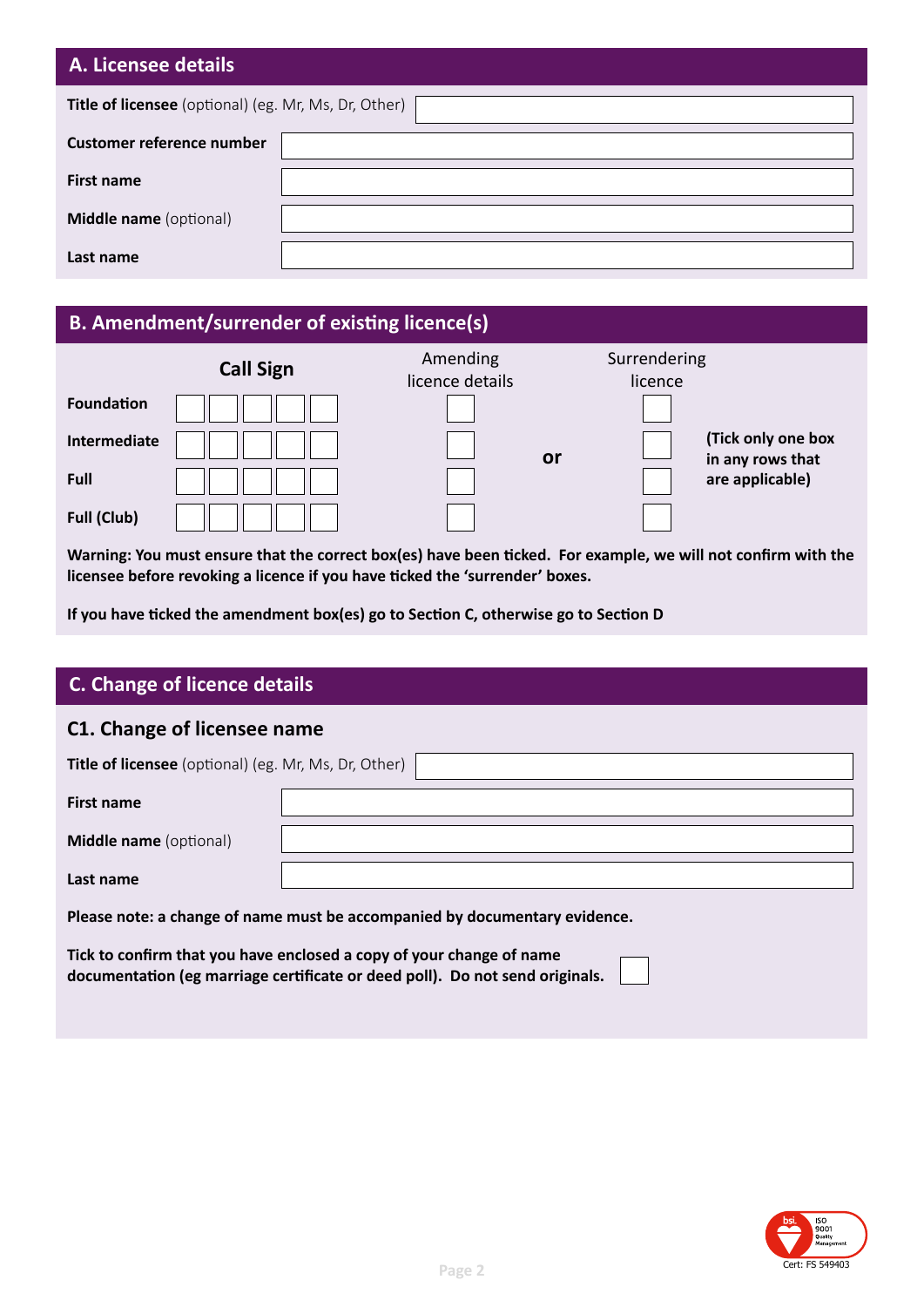#### **C2. Change of main station address**

Your permanent station address **must** be in the UK, Isle of Man or the Channel Islands.

| <b>Address</b>  | Tel no. | Home/Business/Mobile (delete as appropriate)<br>optional |
|-----------------|---------|----------------------------------------------------------|
|                 |         |                                                          |
| <b>Postcode</b> | Email   | optional                                                 |
| Country         | Fax no. | optional                                                 |

# **C3. Change of postal address (if different from C2)**

Licensing documentation and correspondence will be sent to this address. In the case of a Full (Temporary Reciprocal) Licence please supply your UK mailing address if applicable.

| <b>Address</b> | Tel no. | Home/Business/Mobile (delete as appropriate)<br>optional |
|----------------|---------|----------------------------------------------------------|
| Postcode       | Email   | optional                                                 |
| Country        | Fax no. | optional                                                 |

**C4. List below any other additional licence changes** (e.g. amended club name or new club address)  **If this is a Full (Club) Licence, you must have authority from the club to request these changes.** 

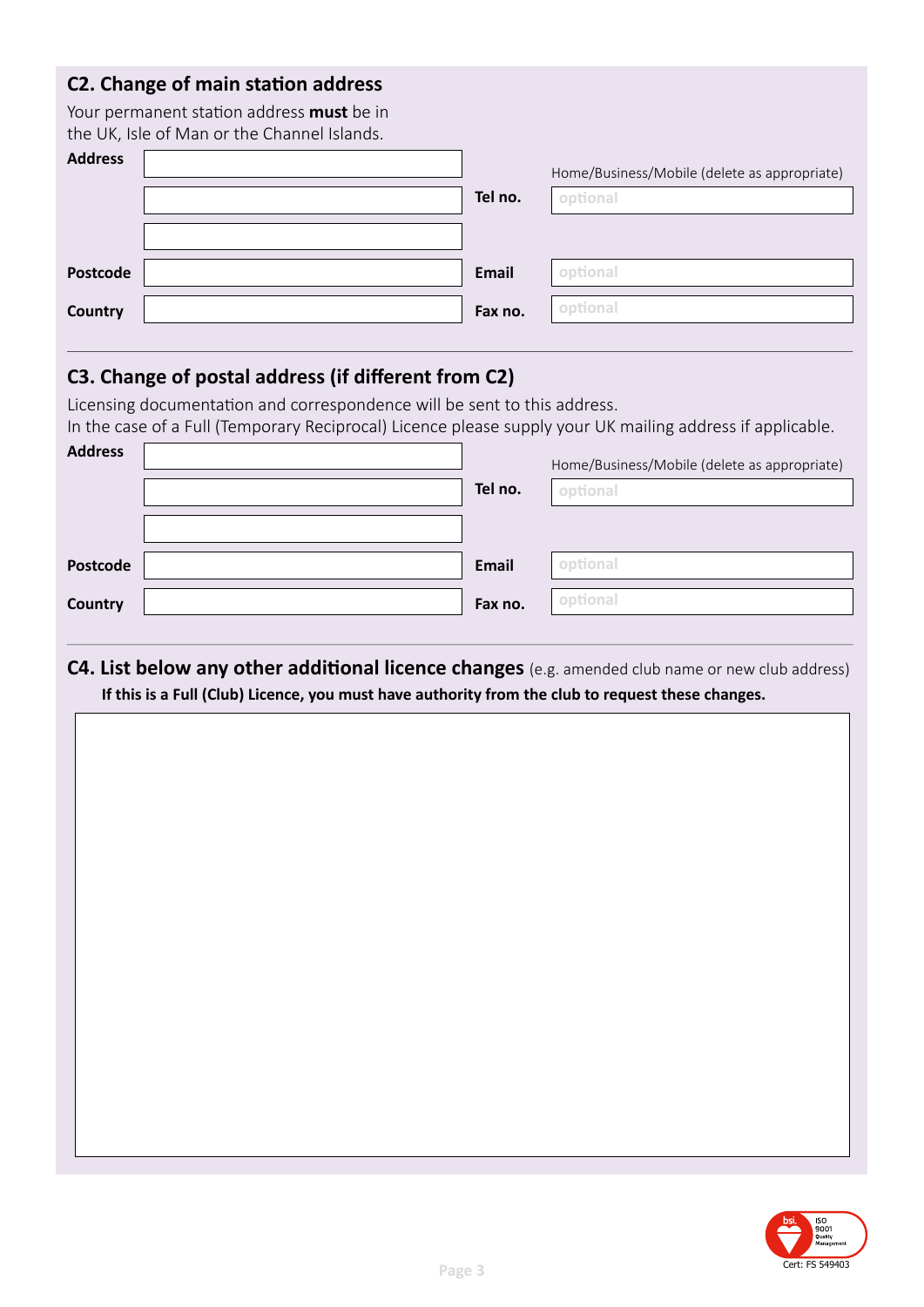| D. Additional details (applies to all)                                                                                                                                                                                                                                                                                                                                                                                                                                                                                                                                                                                                                                                                                                                                                                                                                                                                                                                                                    |  |  |  |  |
|-------------------------------------------------------------------------------------------------------------------------------------------------------------------------------------------------------------------------------------------------------------------------------------------------------------------------------------------------------------------------------------------------------------------------------------------------------------------------------------------------------------------------------------------------------------------------------------------------------------------------------------------------------------------------------------------------------------------------------------------------------------------------------------------------------------------------------------------------------------------------------------------------------------------------------------------------------------------------------------------|--|--|--|--|
| D1. Date of birth                                                                                                                                                                                                                                                                                                                                                                                                                                                                                                                                                                                                                                                                                                                                                                                                                                                                                                                                                                         |  |  |  |  |
| D.2 Do you consent to your name and mailing address being published in a call sign book?<br>(see 'Publication of name and mailing address' on Page 1 and tick accordingly)<br><b>Yes</b><br>No                                                                                                                                                                                                                                                                                                                                                                                                                                                                                                                                                                                                                                                                                                                                                                                            |  |  |  |  |
| <b>E. Declaration</b>                                                                                                                                                                                                                                                                                                                                                                                                                                                                                                                                                                                                                                                                                                                                                                                                                                                                                                                                                                     |  |  |  |  |
| Please read the declaration and sign the form where indicated. If you do not have authority to request the<br>changes in this form (for example if you change a Full (Club) Licence without the agreement of the club) or if<br>any information is incorrect, we may subsequently undo those changes.<br>By signing this form, I confirm that I have read and understood the notes. Any information provided<br>is correct and complete to the best of my knowledge and belief. I declare that I am responsible for<br>compliance with the licence and control and supervision of the radio equipment which is the subject of<br>the licence and have due authority to make this declaration and sign this application.<br>I consent to my name and mailing address being published in a call book and disclosed to<br>third parties for this purpose.<br>As the licensee I prefer not to receive electronic correspondence and all licence documentation<br>should be sent to me by post |  |  |  |  |
| <b>Signature of licensee</b>                                                                                                                                                                                                                                                                                                                                                                                                                                                                                                                                                                                                                                                                                                                                                                                                                                                                                                                                                              |  |  |  |  |
| Today's date                                                                                                                                                                                                                                                                                                                                                                                                                                                                                                                                                                                                                                                                                                                                                                                                                                                                                                                                                                              |  |  |  |  |
| Where to send this form                                                                                                                                                                                                                                                                                                                                                                                                                                                                                                                                                                                                                                                                                                                                                                                                                                                                                                                                                                   |  |  |  |  |
| Ensure that you enclose all relevant certification and any attached pages as applicable and send to:                                                                                                                                                                                                                                                                                                                                                                                                                                                                                                                                                                                                                                                                                                                                                                                                                                                                                      |  |  |  |  |
| Ofcom<br><b>FAO Spectrum Licensing</b><br>PO Box 1285<br>Warrington<br>WA1 9GL<br>Email: spectrum.licensing@ofcom.org.uk<br>Website: www.ofcom.org.uk/manage-your-licence<br>Phone: 020 7981 3131                                                                                                                                                                                                                                                                                                                                                                                                                                                                                                                                                                                                                                                                                                                                                                                         |  |  |  |  |

#### **Allow 14 days from posting your application for receipt of your licence.**

If you need assistance, then please email spectrum.licensing@ofcom.org.uk.

There is also information available on our website at [www.ofcom.org.uk.](www.ofcom.org.uk)